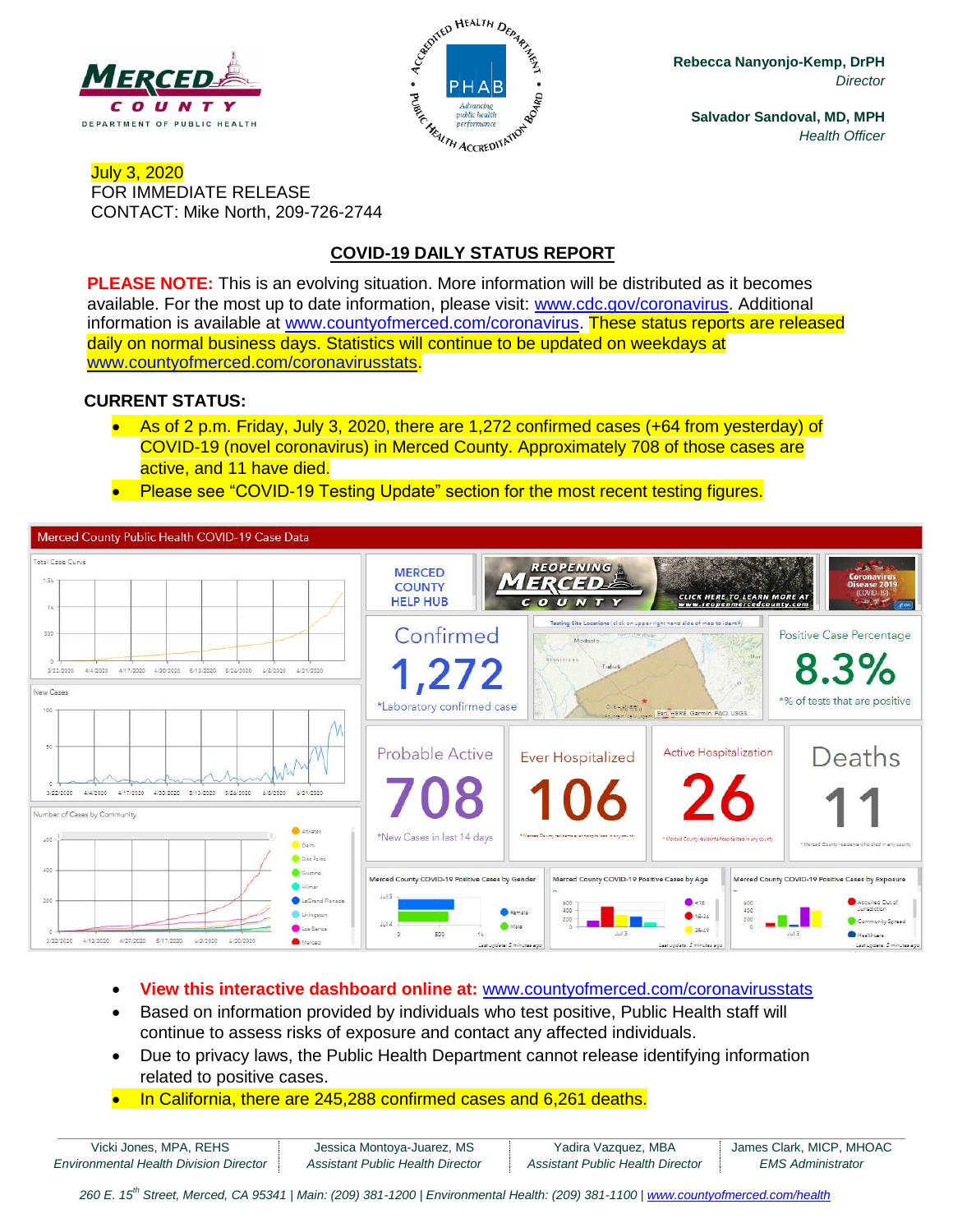### **RECENT ACTIVITIES & UPDATES:**

- Merced County Public Health continues to coordinate with federal, state and local partners to further prepare us for future impacts. This includes working with the California Department of Public Health and the Centers for Disease Control and Prevention to monitor COVID-19.
- Merced County has been placed on the State watch list due to rapidly increasing disease transmission, increased hospitalizations, and a rise in the percentage of individuals testing positive for COVID-19, indicating increased circulation throughout the community. Further details can be found at: [https://www.cdph.ca.gov/Programs/CID/DCDC/Pages/COVID-](https://www.cdph.ca.gov/Programs/CID/DCDC/Pages/COVID-19/CountyMonitoringDataStep2.aspx)[19/CountyMonitoringDataStep2.aspx](https://www.cdph.ca.gov/Programs/CID/DCDC/Pages/COVID-19/CountyMonitoringDataStep2.aspx)
- In response to the high rate of transmission locally, the State directed the Merced County Department of Public Health to amend the "Stay Safe Health Order." The Order was amended Thursday, July 2, and again on Friday, July 3. The current version of the Order (with guidance) can be viewed here: [https://bit.ly/2ZzcnrD.](https://bit.ly/2ZzcnrD) At the direction of the Governor, Merced County health officials are mandating the closure of higher risk business sectors, effective immediately. All bars, brew pubs and breweries must cease operations (indoor and outdoor). In addition, the following business sectors must close all indoor operations:
	- o Restaurants (socially-distanced outdoor dining still permissible)
	- o Wineries and Tasting Rooms
	- o Family Entertainment Centers (e.g., bowling, movie theaters, etc.)
	- o Zoos and Museums
	- o Cardrooms
- This closure is for an expected minimum of three weeks. If numbers continue to rise, that closure timeframe could be extended by the State and additional business sectors could be closed. If numbers trend downward in the coming days, the three-week closure could potentially be reduced. The current Order will continue until it is rescinded, superseded, or amended in writing by the Health Officer.
- In response to the current spike of COVID-19, face coverings are now mandated by the State and County. The amended Order recommends that businesses post face covering requirements at entrances. Businesses have the authority to refuse entrance for failure to wear a face covering. Stay home if you're sick, and wear face coverings when:
	- o Inside of, or in line to enter, any indoor public space;
	- o Obtaining healthcare services;
	- $\circ$  Waiting for or riding on public transportation or while in any private or ride-sharing vehicle including operators of the transportation;
	- o At the workplace or performing work off-site;
	- $\circ$  Outdoors in public spaces where physical distancing is not possible.
- A new "Outbreaks" tab was added to the County's COVID-19 webpage, [www.countyofmerced.com/coronavirus.](http://www.countyofmerced.com/coronavirus) The page provides information on current outbreaks in Merced County using the California Department of Public Health's definition of an outbreak, which includes:
	- $\circ$  Three or more individuals with no linkage outside of the workplace, working in the same facility and shift; or
	- o One resident of a skilled nursing facility.
	- When a facility is determined to be in an outbreak protocol, the Merced County Department of Public Health works closely with the facility to mitigate the spread of disease. Affected close contacts are contacted by the facility/employer.
- Worknet Business Funding Opportunity: In order to support small business employers facing financial impacts and potential layoffs from the novel-coronavirus 2019 (COVID-19), Worknet Merced County has opened a second round of funding through the COVID-19 Reopen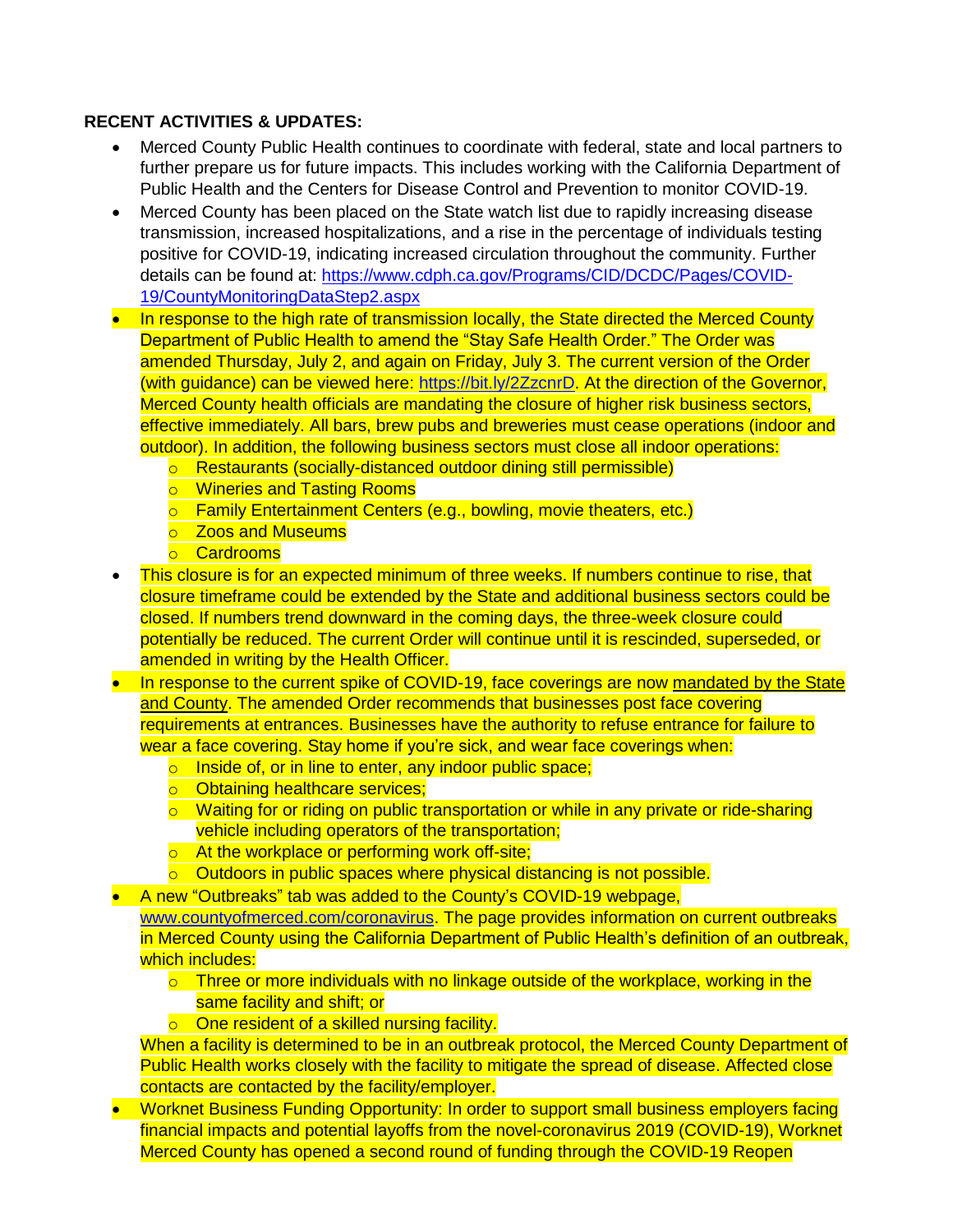Merced County Fund. The fund provides grants to small employers experiencing economic stresses in order to prevent potential layoffs or facility closures during COVID-19. Funding is open to Merced County businesses only, with up to \$1,000 available for businesses that employ 1-25 people, and \$2,000 available for businesses that employ 26-50 people. Funding can pay for items that allow the business to maintain operations during this time, including the purchase of remote access equipment, services or tools to convert to online sales, cleaning or sanitation supplies that are needed to reduce virus exposure, or other items the business needs to invest in so as to avoid the need for employee layoffs. Please note that funding cannot be spent directly on employee wages or benefits. Apply online now at [www.ReopenMercedCounty.com/RMCFund.](http://www.reopenmercedcounty.com/RMCFund)

- Due to the spike of COVID-19 cases, Merced County's regional parks will be closed to the public over the Fourth of July holiday weekend (Friday-Sunday). This includes Lake Yosemite, Hagaman Park, and Henderson Park. These parks are projected to reopen Monday, but physical distancing must be adhered to and large group gatherings will continue to be prohibited. Residents are strongly advised to avoid mass gatherings, wear face coverings (as mandated by the State and County), and exercise appropriate preventative measures such as hand hygiene and social distancing over the Fourth of July weekend.
- The Merced County Office of Emergency Services and Merced County Department of Public Health proclaimed a local and public health emergency March 13 in order to help address the outbreak. The Board of Supervisors ratified those actions during a March 16 special meeting.
- On March 19, Governor Gavin Newsom announced Executive Order N-33-20, asking California residents to stay at home. On March 20, Merced County's Health Officer also issued an Order directing County residents to remain in their places of residence except to perform or receive essential services.
- The Merced County Public Health Department Operations Center was activated Jan. 27, 2020 (159 days) in order to prepare for COVID-19 in and around our community. The Merced County Emergency Operations Center and Human Services Agency Department Operations Center are also currently active.

| <u>ulo ooliiliioloidi dha pablio hoditii idb oyotonio.</u> |                                          |                                                                                                                |  |  |
|------------------------------------------------------------|------------------------------------------|----------------------------------------------------------------------------------------------------------------|--|--|
| <b>Testing Site</b>                                        | <b>Location</b>                          | <b>Registration</b>                                                                                            |  |  |
| Golden Valley<br><b>Health Centers</b>                     | 645 Seventh St, Los Banos                | 1-866-682-4842<br>www.gyhc.org                                                                                 |  |  |
| Golden Valley<br><b>Health Centers</b>                     | 857 W. Childs Ave., Merced               | 1-866-682-4842<br>www.gyhc.org                                                                                 |  |  |
| <b>State Site</b>                                          | 900 Martin Luther King Jr. Dr,<br>Merced | 1-888-634-1123 or online at<br>www.lhi.care/covidtesting.                                                      |  |  |
| $CVS - Mercedes$                                           | 1970 Yosemite Pkwy, Merced               | https://www.cvs.com/minuteclinic/covid-19-<br>testing?WT.ac=cvs-storelocator-searchpilot-header-<br>covid-7206 |  |  |
| $CVS - Atwater$                                            | 1651 Bellevue Rd, Atwater                | https://www.cvs.com/minuteclinic/covid-19-<br>testing?WT.ac=cvs-storelocator-searchpilot-header-<br>covid-7206 |  |  |

#### **COVID-19 TESTING UPDATE:**

 As of June 30, a total of 14,269 tests have been performed in Merced County: 12,925 negatives, 1,064 positives, and 280 still pending. These figures include testing through both the commercial and public health lab systems.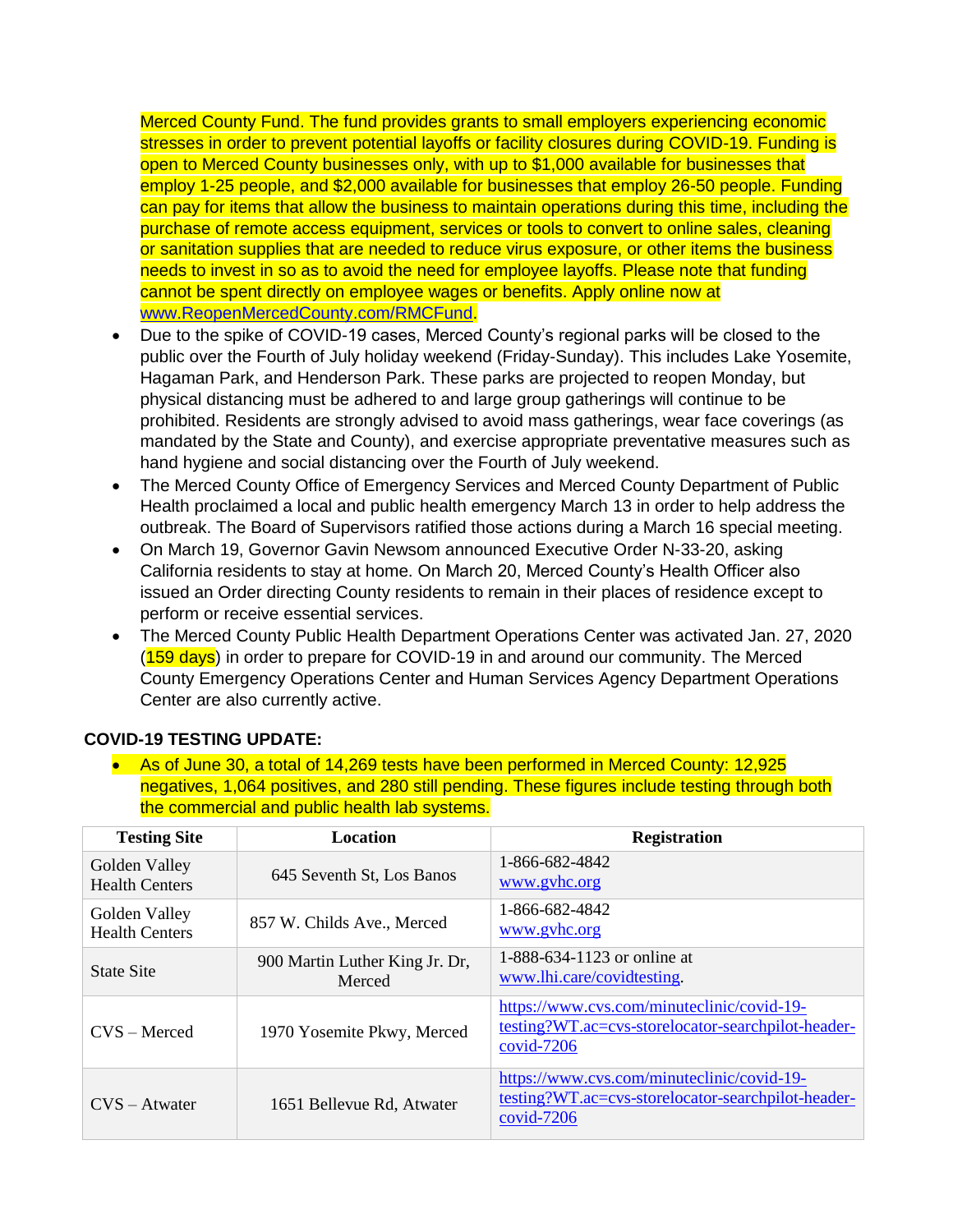- Within the public health system, every person who has met CDC criteria for severe disease within Merced County has been tested.
- Public Health is actively identifying other methods to enhance testing capability for providers throughout the community and increase testing county-wide. We will continue to be notified should positive tests come through either system (public health or commercial).

# **COVID-19 SYMPTOMS AND PRECAUTIONS:**

- Coronavirus symptoms include: mild to severe respiratory illness, fever, cough, difficulty breathing, chills, repeated shaking with chills, muscle pain, headache, sore throat, and loss of taste or smell. If symptoms develop, individuals should stay at home to limit exposure to others.
- Anyone who has had contact with a person with possible COVID-19 infection and has the above symptoms should call his/her local health department/health care provider immediately.
- Do not go to your provider's office without calling ahead. Do not call 911 for suspected COVID-19 unless you are having a medical emergency.
- During the flu season, there are steps you can take to protect your health and the health of those around you:
	- o Wash your hands regularly with soap and water for 20 seconds.
	- o Avoid touching your eyes, nose, or mouth with unwashed hands.
	- o Avoid close contact with people who are sick.
	- o Stay away from work, school or other people if you become sick with respiratory symptoms such as fever and cough.
	- $\circ$  Cover sneezes or coughs with a tissue, then throw the tissue in the trash.
	- o Wear a face covering when in public.

## **ADDITIONAL RESOURCES:**

- **Sign up for COVID-19 alerts: [www.countyofmerced.com/coronavirus](http://www.countyofmerced.com/coronavirus)**
- Merced County Public Health COVID-19 **Information Webpage**:
	- o [www.countyofmerced.com/coronavirus](http://www.countyofmerced.com/coronavirus)
- Merced County Public Health **Information Line**:
	- o 209-381-1180 (English, Spanish, and Hmong. Live reps. available 8 a.m. to 5 p.m.)
- **Email** COVID-19-specific questions to Merced County Public Health:
	- o COVID19@countyofmerced.com.
- Updated **CDC Information**:
	- o <https://www.cdc.gov/coronavirus/2019-ncov/whats-new-all.html>
- CDC **Resources for Households**:
	- o <https://www.cdc.gov/coronavirus/2019-ncov/community/home/index.html>
- How to **talk to your kids** about the coronavirus:
	- o <https://www.pbs.org/parents/thrive/how-to-talk-to-your-kids-about-coronavirus>
- Guidance for **Businesses and Employers**:
	- o <https://bit.ly/2IH2G2u>
	- o [www.covid19.ca.gov](http://www.covid19.ca.gov/)
- Report **Price Gouging**:
	- o <http://www.countyofmerced.com/3381/Price-Gouging>
- Report **Consumer Fraud**:
	- o [www.countyofmerced.com/2322/Consumer-Fraud](http://www.countyofmerced.com/2322/Consumer-Fraud)
- Report **non-essential business activity** and large group gatherings that violate the Stay-at-Home Order:
	- $\circ$  Hotline: 209-381-1100 (8 a.m. to 5 p.m. Monday-Friday)